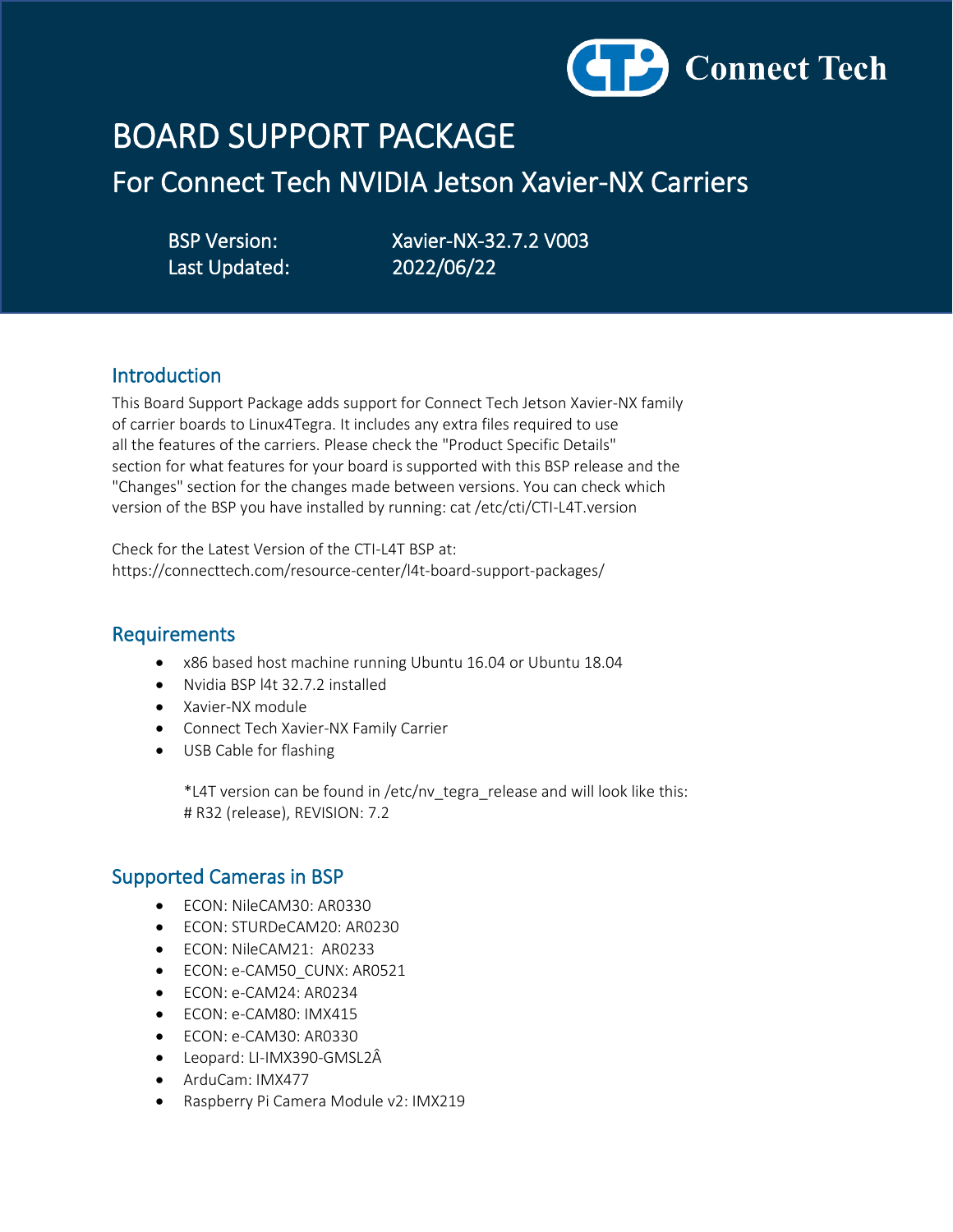

• Framos: IMX415

l

- Framos: IMX464
- Framos: IMX290
- Framos: IMX327
- Framos: IMX412
- Framos: IMX462
- Framos: IMX477
- Framos: IMX577
- Framos: IMX264
- Framos: IMX296
- Framos: IMX297
- Framos: IMX334
- Framos: IMX335
- Framos: IMX565
- Framos: IMX585
- Basler\*: daA2500-60mci\*\*
- 
- Basler\*: daA4200-30mci

 \*NOTE: The pylon Camera Software Suite, which contains Basler's camera APIs and camera viewing application, is not included and must be installed separately. See "Installing Pylon SDK (For Basler)" below.

 \*\*NOTE: The daA2500-60mci and daA2500-60mc are different camera models, check to make sure yours has an "i" at the end

## Installation (Prefered approach)

- Before Installing the BSP you will need to install Jetpack 4.6.2 on the x86 host system using the NVIDIA SDK Manager or from the source packages on NVIDIA's website as detailed below.
- Copy the CTI-L4T-XAVIER-NX-32.7.2-V###.tgz package into ~/nvidia/nvidia\_sdk/JetPack\_4.6.2\_Linux\_JETSON\_XAVIER\_NX\_DEVKIT/Linux\_for\_Tegra/
- Extract the BSP: tar -xzf CTI-L4T-XAVIER-NX-32.7.2-V###.tgz
- Change into the CTI-L4T directory: cd ./CTI-L4T
- Run the install script (as root or sudo) to automatically install the BSP files to the correct locations: sudo ./install.sh cd ..
- The CTI-L4T BSP is now installed on the host system and it should now be able to flash the Xavier-NX.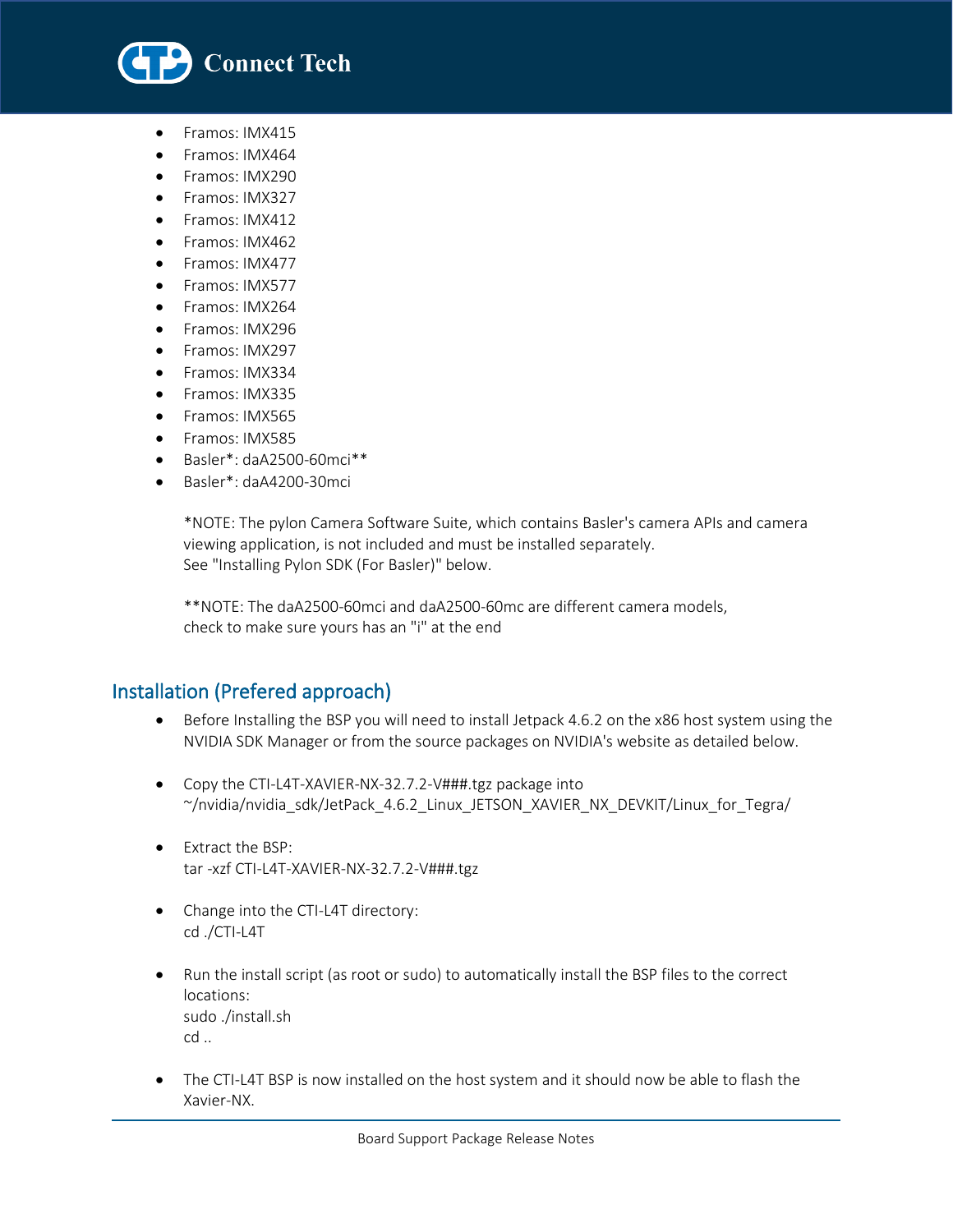

• To flash on the Xavier-NX use the following (do not add ".conf"): CTI Assisted Flashing: ./cti-flash.sh Manual Flash: ./flash.sh cti/xavier-nx/photon/base mmcblk0p1

# Installing JetPack from NVIDIA's Source packages

- Go to https://developer.nvidia.com/embedded/linux-tegra and download the "L4T Driver Package (BSP)" and "Sample Root Filesystem" files for Xavier NX. Alternatively, you can use the files "Jetson\_Linux\_R32.7.2\_aarch64.tbz2" and "Tegra\_Linux\_Sample-Root-Filesystem\_R32.7.2\_aarch64.tbz2" from your SDKManager downloads folder (This would be the folder you selected as the "Download folder" in step 2 "Details and License" of SDKManager).
- Create a directory named ~/nvidia/nvidia\_sdk/JetPack\_4.6.2\_Linux\_JETSON\_XAVIER\_NX\_DEVKIT/ and copy the "Jetson\_Linux\_R32.7.2\_aarch64.tbz2" file you downloaded into that directory.
- Unzip the tarball with "sudo tar jxf Jetson\_Linux\_R32.7.2\_aarch64.tbz2". You should now have a new directory called Linux for Tegra in your folder. Change directories into that and then copy the "Tegra\_Linux\_Sample-Root-Filesystem\_R32.7.2\_aarch64.tbz2" file you downloaded into the rootfs folder.
- Change into the rootfs folder and unzip the tarball with "sudo tar jxf Tegra\_Linux\_Sample-Root-Filesystem\_R32.7.2\_aarch64.tbz2"
- You can change directories back to  $\gamma$ nvidia/nvidia sdk/JetPack 4.6.2 Linux JETSON XAVIER NX DEVKIT/Linux for Tegra/ and run "sudo ./apply\_binaries.sh" if you wish to flash one of NVIDIA's devkits, or move on to installing CTI's BSP with the instructions above.
- Copy the CTI-L4T-XAVIER-NX-32.7.2-V###.tgz package into  $\gamma$ nvidia/nvidia sdk/JetPack 4.6.2 Linux JETSON XAVIER NX DEVKIT/Linux for Tegra/
- Extract the BSP: tar -xzf CTI-L4T-XAVIER-NX-32.7.2-V###.tgz
- Change into the CTI-L4T directory: cd ./CTI-L4T
- Run the install script (as root or sudo) to automatically install the BSP files to the correct locations: sudo ./install.sh cd ..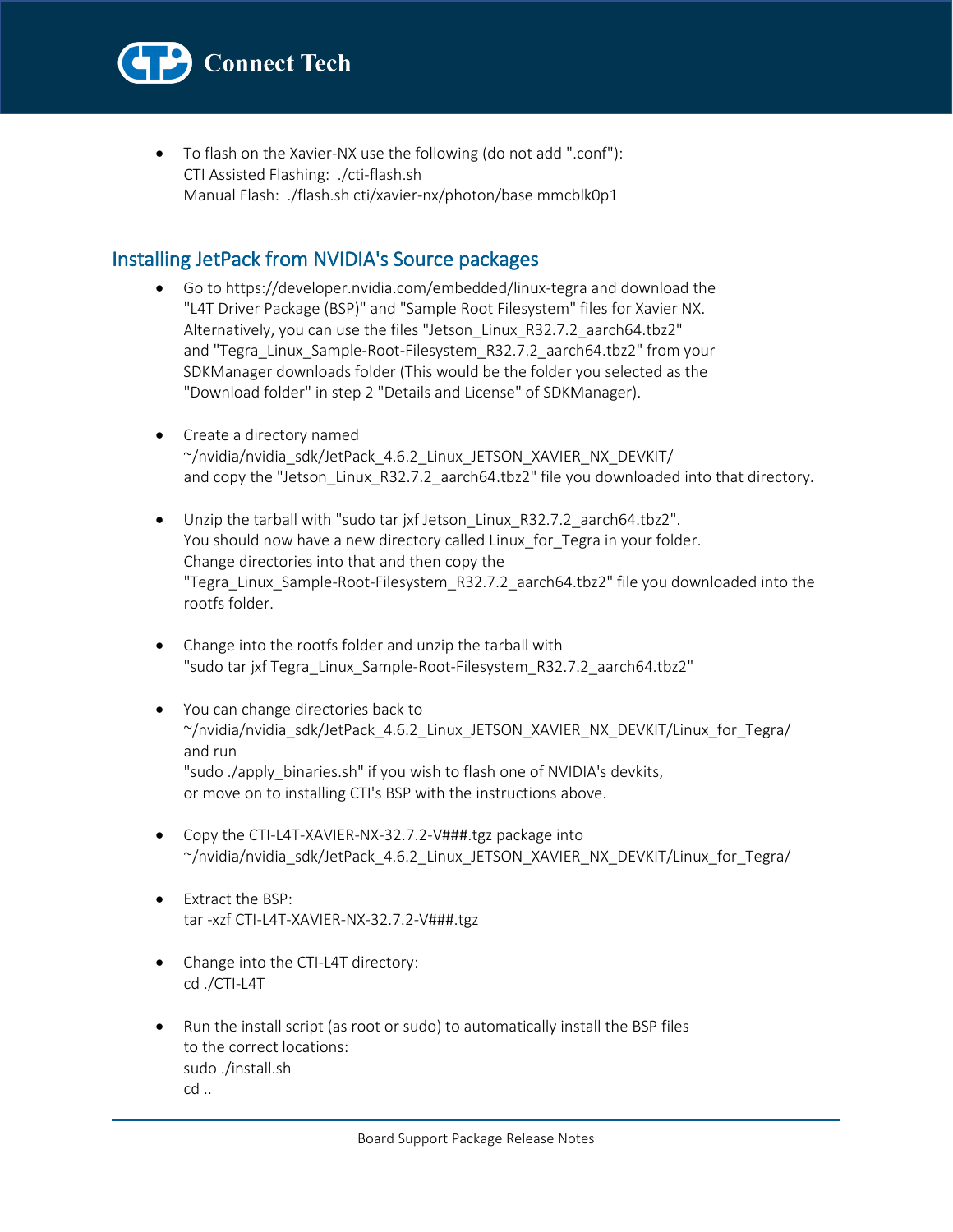

- The CTI-L4T BSP is now installed on the host system and it should now be able to flash the Xavier-NX.
- To flash on the Xavier-NX use the following (do not add ".conf"): CTI Assisted Flashing: ./cti-flash.sh Manual Flash: ./flash.sh cti/xavier-nx/photon/base mmcblk0p1

## Flashing Xavier-Nx

l

- Connect the Xavier-Nx and Carrier to the computer via USB Following the instructions in the appropriate manual
- Put the system to be flashed into recovery mode, following the instructions in the appropriate manual
- Run "./cti-flash.sh" or "./flash.sh cti/xavier-nx/<board>/<config> mmcblk0p1" from Linux for Tegra directory
- Once the flashing has completed, the Xavier-NX will reboot
- To switch between different boards, you can repeat these steps. Alternatively follow the instructions below for runtime switching profiles on the Xavier-NX

# Switching Profiles on Xavier-Nx

- Open a terminal on the Xavier-NX
- Run "sudo cti-nx-fdt.sh"
- Select the profile you wish to switch to from the menu
- Restart the system

 Note: This script updates dtb by appending/replacing the FDT variable in extlinux.conf It also sets root=/dev/mmcblk0p1 by modifying the "APPEND" variable

# Upgrading to a New Package Release

Note that using sudo apt-get upgrade may break dependencies required by the Nvidia Jetpack.

It is recommended you reflash your module if you wish to update to a newer package version.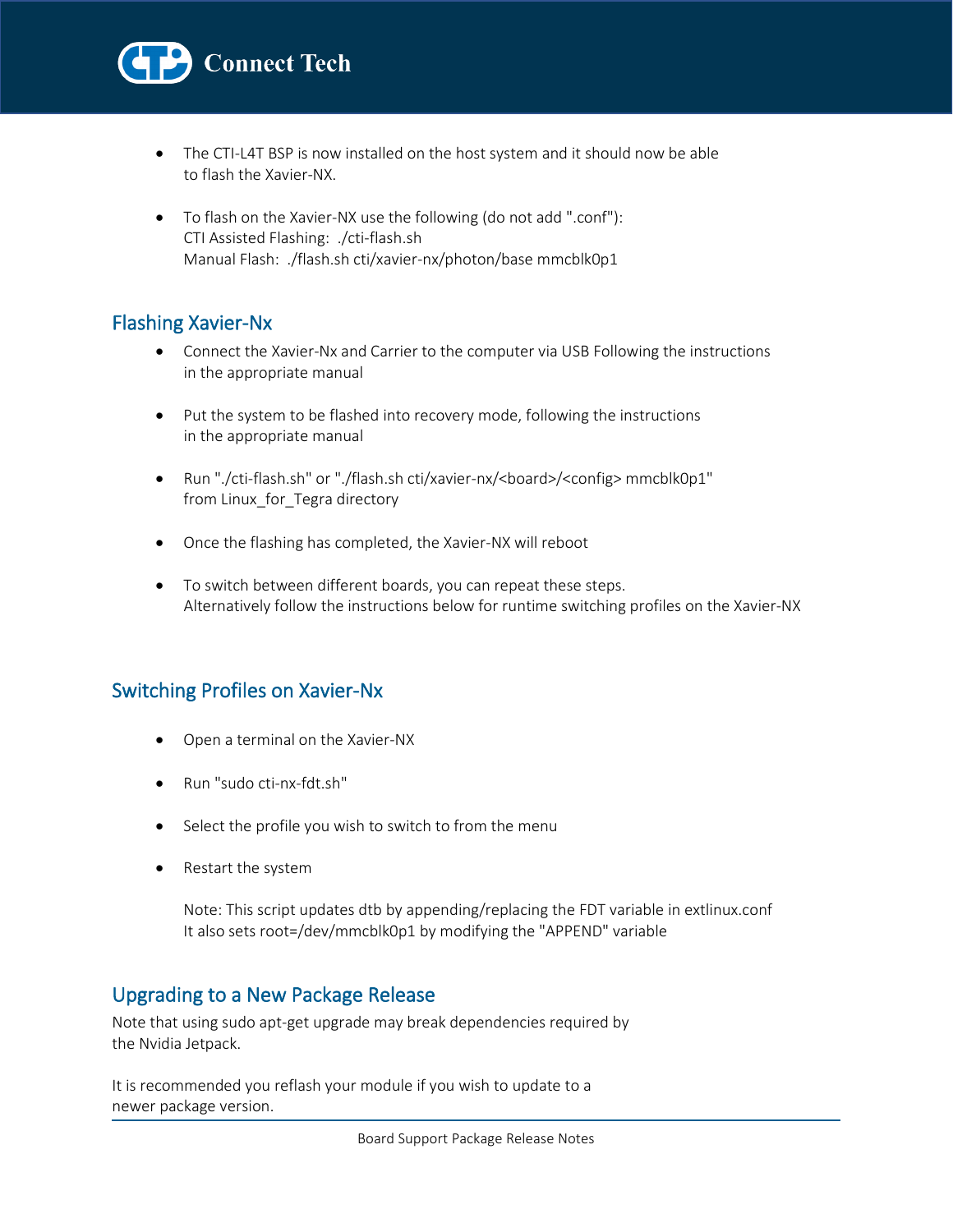

Deb Packages are still provided on the CTI deb server, and our source list is still provided in the release. If you wish to use apt-get upgrade, you can do so at your own risk:

run: apt-get update apt-get upgrade nvidia-l4t-core

Note that you will need to use the device tree switching script described in the previous section to reselect your configuration. This will ensure that you are using the updated device tree.

# Installing Pylon SDK (For Basler)

Camera application development support for Basler camera models is provided by the "pylon Camera Software Suite" created by Basler. It can be downloaded from their website at:

https://www.baslerweb.com/en/sales-support/downloads/softwaredownloads/#type=pylonsoftware;language=all;version=all;os=linuxarm;series=all;model=all

On your NX module, navigate to the webpage above and download the latest version of the pylon Camera Software Suite which is followed by

"Linux ARM 64 bit - Debian Installer Package" (e.g. "pylon 6.2.0 Camera Software Suite Linux ARM 64 bit - Debian Installer Package").

After the download is complete, navigate to your Downloads directory over command line and run:

sudo dpkg -i pylon\_<VERSION>\_arm64.deb

replacing <VERSION> with the version number of the package. This will install Basler's camera SDK and documentation to the /opt/pylon directory.

If you wish to develop in Python, you will need to install an additional API with the following commands: sudo apt install python3-pip sudo pip3 install https://github.com/basler/pypylon/releases/download/1.6.0/pypylon-1.6.0-cp36 cp36m-linux\_aarch64.whl

To use the pylon viewer application, enter:

/opt/pylon/bin/pylonviewer

over the command line. For additional documentation about the pylon viewer application, please consult: https://docs.baslerweb.com/overview-of-the-pylon-viewer

For further support with camera application development with Basler product cameras, please consult Basler support at https://www.baslerweb.com/en/sales-support/support-contact/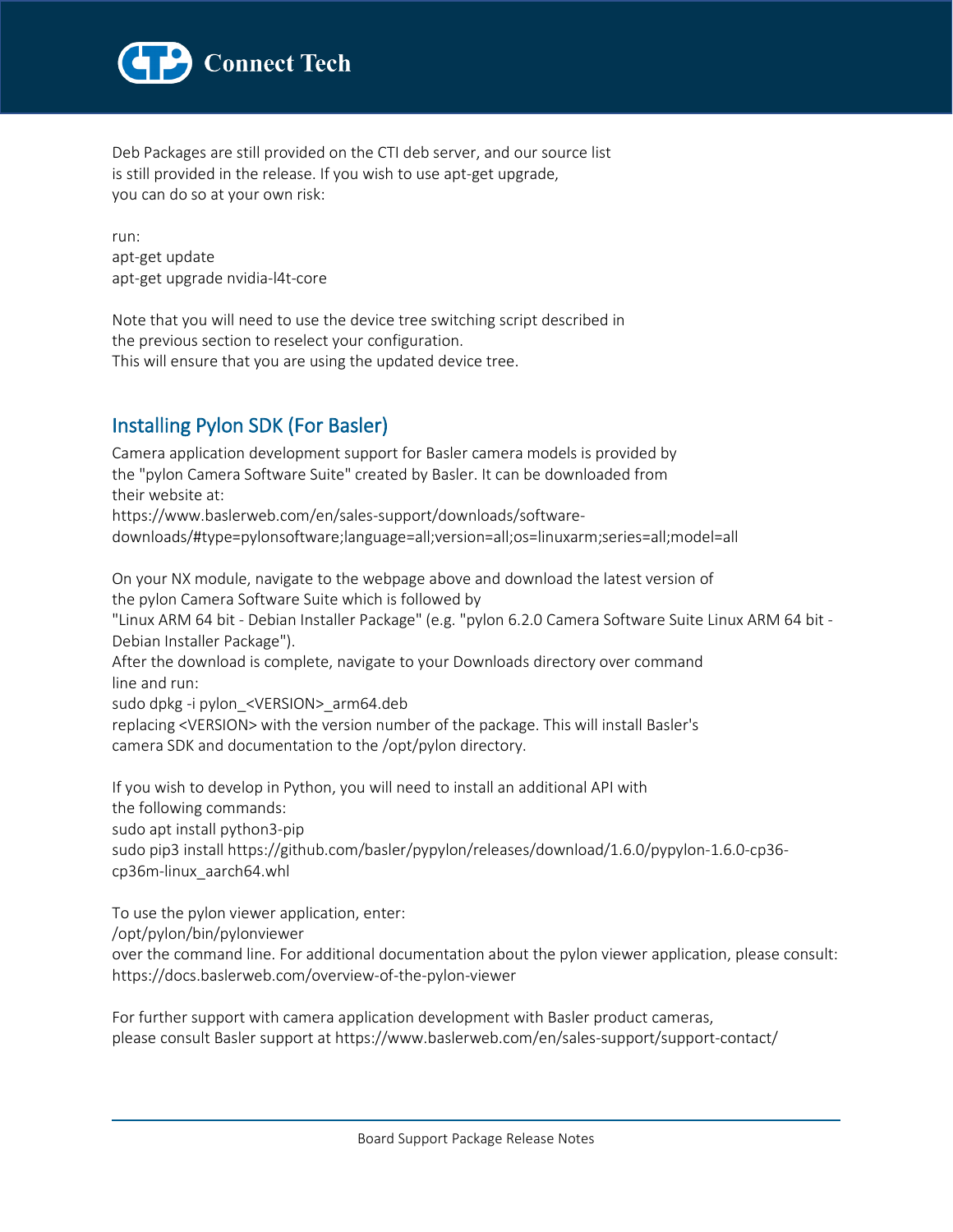

# Product Specific Details

### NGX003 (Photon)

l

- USB 3.0 Support
- USB OTG Support
- MIPI Camera Support
- HDMI Support
- Micro SD Card Support
- NVMe Card Support
- PoE Support
- Wifi/Bluetooth Card Support
- Cellular Card Support
- RGB LED Support
- UART Support
- I2C Support
- GPIO Support

### NGX004/NGX014 (Quark)

- USB 3.0 Support
- USB OTG Support
- MIPI Camera Support
- Micro SD Card
- GbE Phy Support
- CAN Support
- UART Support
- I2C Support
- GPIO Support
- SPI Support
- PWM Support

### NGX006 (Rudi-NX)

- USB 3.0 Support
- USB OTG Support
- GMSL Camera Support (ECON and Leopard Imaging)
- HDMI Support
- SD Card Support
- NVMe Card Support
- CAN Support
- GbE Phy Support
- Cellular Card Support
- Wifi/Bluetooth card Support
- UART Support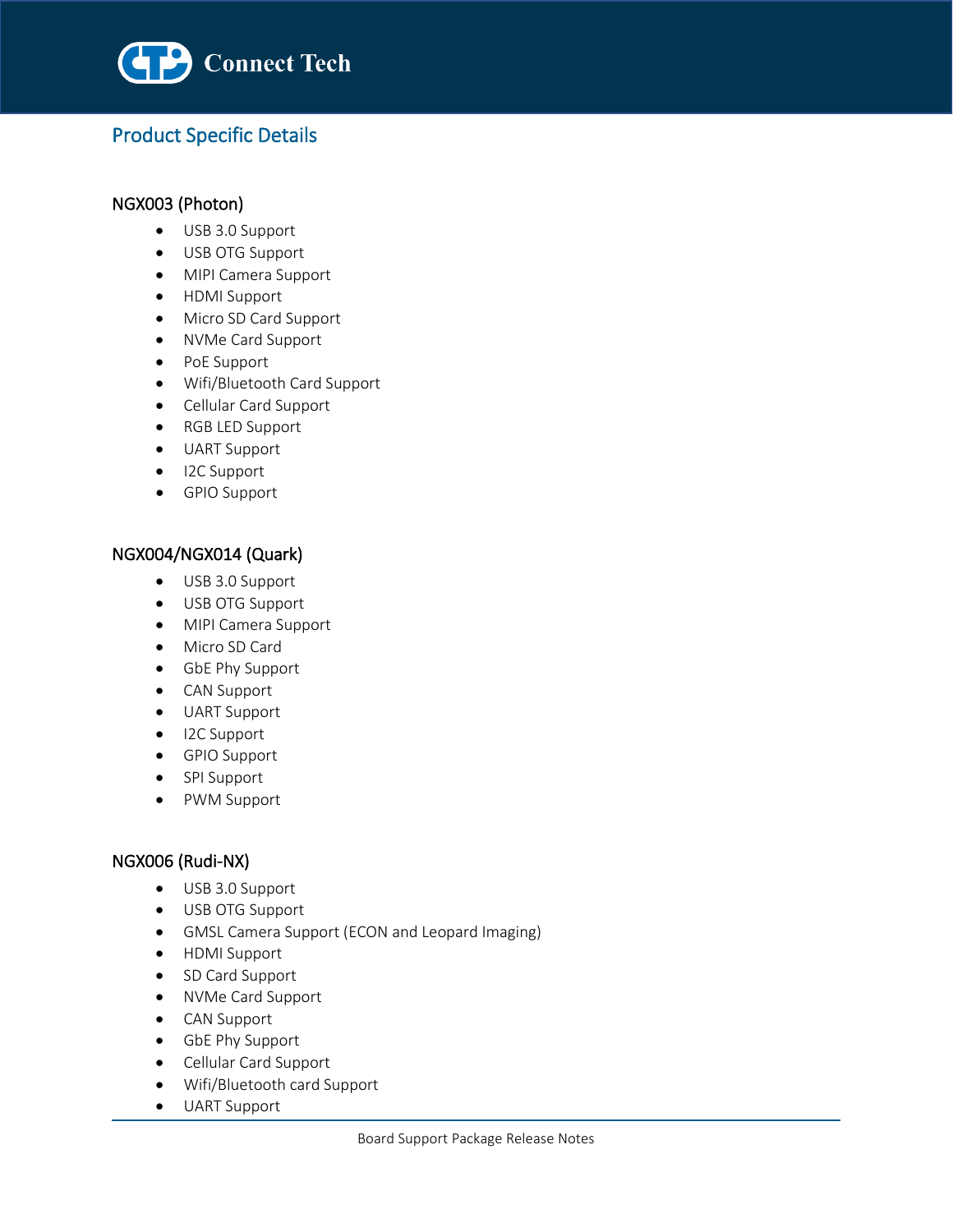

- RS485 Support
- I2C Support
- GPIO Support
- SPI Support
- PWM Support

### NGX007 (Boson)

l

- USB 3.0 Support
- USB OTG Support
- FRAMOS Camera Support
- Display(HDMI)
- Micro SD Card
- GbE Phy Support
- CAN Support
- UART Support
- SPI Support
- I2C Support
- PWM Support
- Wifi/Bluetooth Support
- NVMe Card Support

# Changes

Version Xavier-NX-32.7.2 V003, June 22, 2022

• Added Framos IMX585 support for Boson.

Version Xavier-NX-32.7.2 V002, May 24, 2022

• Fixes cboot bug described in previous release note (Note 2022-05-17).

Version Xavier-NX-32.7.2 V001, May 10, 2022

- Initial release of Jetpack 4.6.2 for NX.
- Fixed issue in 32.7.1 of NX 16G not being detected as having 16GB of ram. Note 2022-05-17
- A bug has been found in cboot for t194 systems. Values from extlinux.conf will not be loaded in, you will therefore not be able to set the rootfs location or device tree location using this file. This bug exists in the
	- o l4t provided by nvidia, we have relayed this information to them. The fix for this issue will be provided in the next release.

Version Xavier-NX-32.7.1 V003, May 04, 2022

• Added Tachometer support for Photon, Quark and Boson.

Version Xavier-NX-32.7.1 V002, April 21, 2022

• Added support for NGX014 variant of Quark.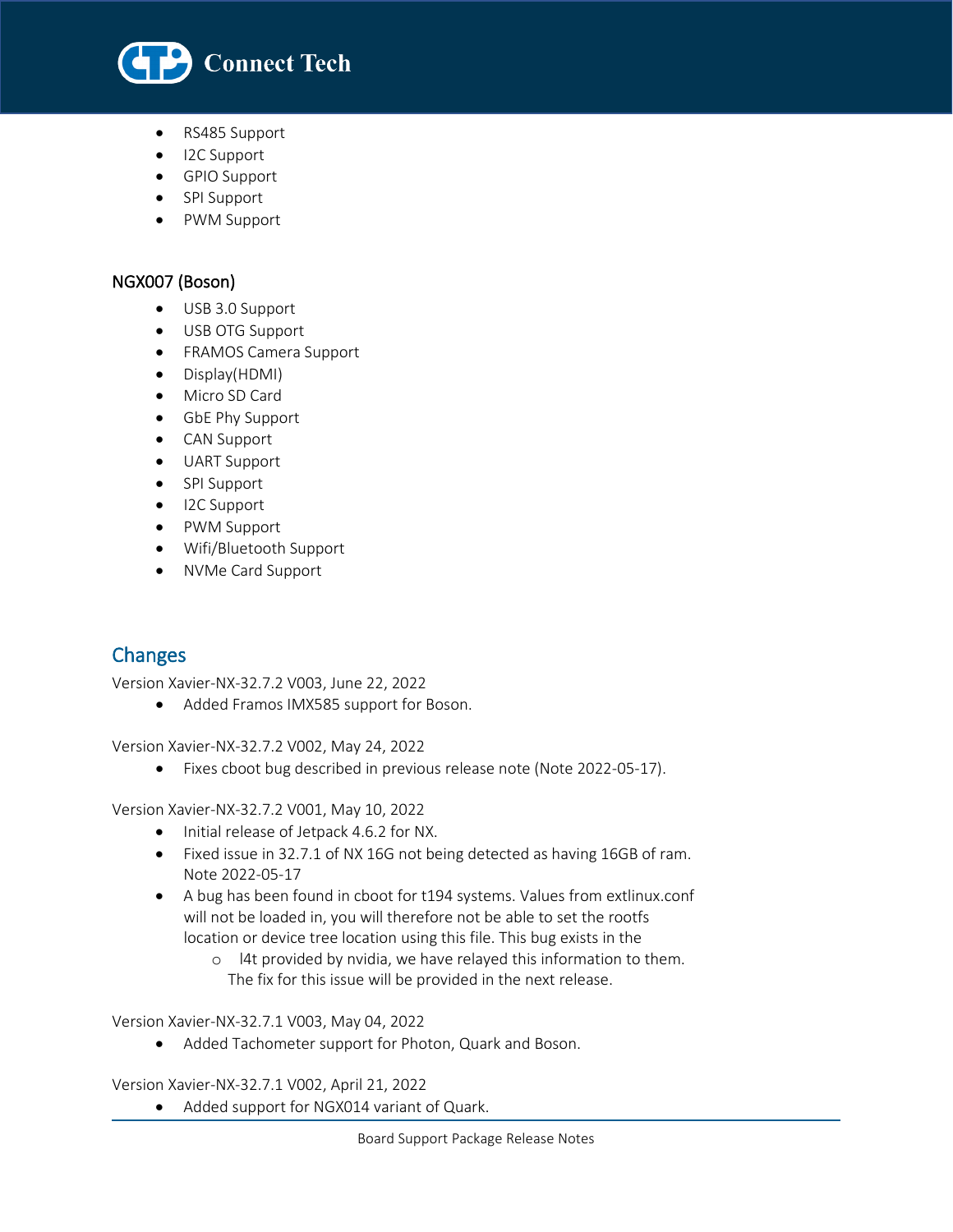

Version Xavier-NX-32.7.1 V001, March 30, 2022

• Initial release for L4T 32.7.1

Version Xavier-NX-32.6.1 V010, March 02, 2022

- Added support for FRAMOS IMX565 sensor on boson
- Added support for e-CAM30 on photon and quark
- Added leopard imx390 20210715 patch that was intended to fix flicker issues.
- This patch appears to have improved reliability seen in the bug noted below in V001, that was present since 32.5.
	- o When testing with 2 cameras, both will often launch immediatly, although sometimes one will timeout. If a stream does fail, a second run of gstreamer will work.

Version Xavier-NX-32.6.1 V008, January 13, 2022

- Added support for e-CAM24 and e-CAM80 on photon and quark
- Fixed issue with USB-C port on Boson

Version Xavier-NX-32.6.1 V007, November 18, 2021

• Added UHS support to all xavier-nx carriers that support SD cards.

Version Xavier-NX-32.6.1 V006, November 12, 2021

• Internal Release.

Version Xavier-NX-32.6.1 V005, October 20, 2021

- Added support for NileCAM21 (AR0233) on the rudi-nx.
- Added frame synchronization support for both AR0230 and AR0233.

Version Xavier-NX-32.6.1 V004, October 1, 2021

- Adds support for additional Framos sensors (IMX264, IMX296, IMX297, IMX334, and IMX335)
- Fixed bug with OTG port on Boson

Version Xavier-NX-AVT-32.6.1 V003, September 9, 2021

- Adding support for Allied vision cameras for Photon and Quark
- NOTE: No other cameras are supported on this BSP release

Version Xavier-NX-32.6.1 V002, September 3, 2021

- Restored Basler Camera support
- Added Leopard's camera isp overrides for the IMX390 cameras

Version Xavier-NX-32.6.1 V001, August 13, 2021

- Initial release for L4T 32.6.1
- Adds updates addressed in Nvidia's June 18th security bulletin
- Integrates FRAMOS cameras and Boson (NGX007) into main BSP
- Note: Found bug with Leopard LI-IMX390-GMSL2 previously present in BSP 32.5. When using gstreamer or nvgstcapture, LI-IMX390-GMSL2 will always fail to connect the first time,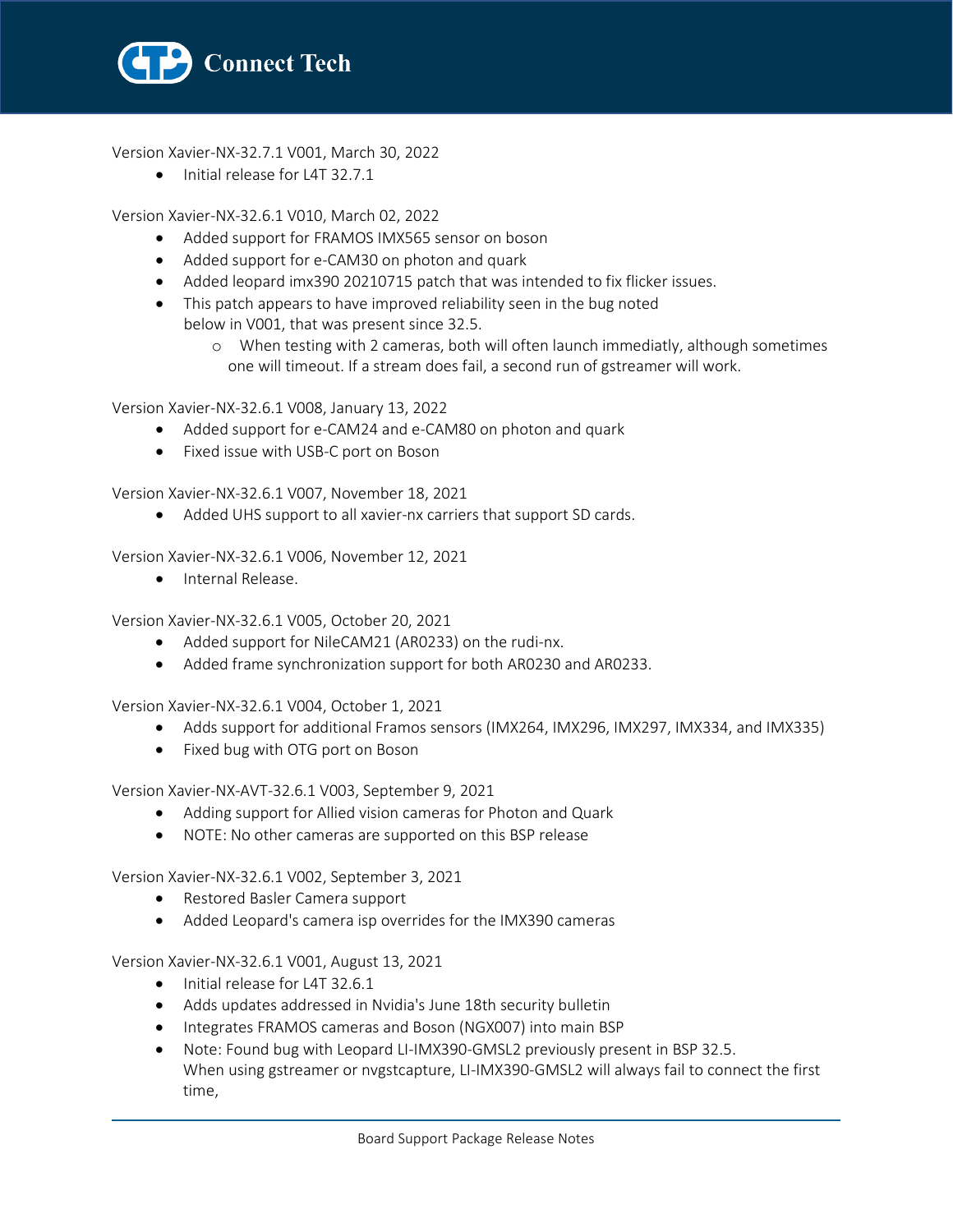

succeeding on the second attempt. Leopard has been contacted and we will work to resolve this issue.

• Note: Basler cameras not included in this release due to newly introduced bug after adding FRAMOS

Version Xavier-NX-32.5 V007, June 17, 2021

• Adding support for Basler Dart BCON for MIPI cameras

Version Xavier-NX-32.5 V006, May 07, 2021

• Restoring support for LI IMX390 GMSL cameras

Version Xavier-NX-FRAMOS-32.5 V005, April 23, 2021

- Added support for Framos IMX464 camera sensor.
- NOTE: Only IMX464 and IMX415 are supported on this BSP release. No other cameras supported.

Version Xavier-NX-32.5 V004, April 23, 2021

• Added support for ECON STURDeCAM20: AR0230 cameras for Rudi-NX

Version Xavier-NX-FRAMOS-32.5 V003, April 01, 2021

- Adding support for FRAMOS IMX415 camera for Boson carrier
- NOTE: No other cameras are supported on this BSP release

Version Xavier-NX-AVT-32.5 V002, March 05, 2021

- Adding support for Allied vision cameras for Photon and Quark
- NOTE: No other cameras are supported on this BSP release

Version Xavier-NX-32.5 V001, February 08, 2021

- Initial Release for L4T 32.5
- IMX390 not supported in this release
- Bootloader OTA upgrades supported
- OTA source list does not include previous releases as they are from a different major revision

Version Xavier-NX-32.4.4 V005, January 11, 2021

- Added support for IMX477 for quark.
- Booting Off External media: NVME supported.

Version Xavier-NX-32.4.4 V004, December 17, 2020

- Added support for IMX477 for photon.
- Booting Off External Media like SD card and NVME not supported.

Version Xavier-NX-32.4.4 V003, December 08, 2020

- Resolved diagress about module layout issue for loading external kernel modules.
- Booting Off External Media like SD card and NVME not supported.

Version Xavier-NX-32.4.4 V002, December 03, 2020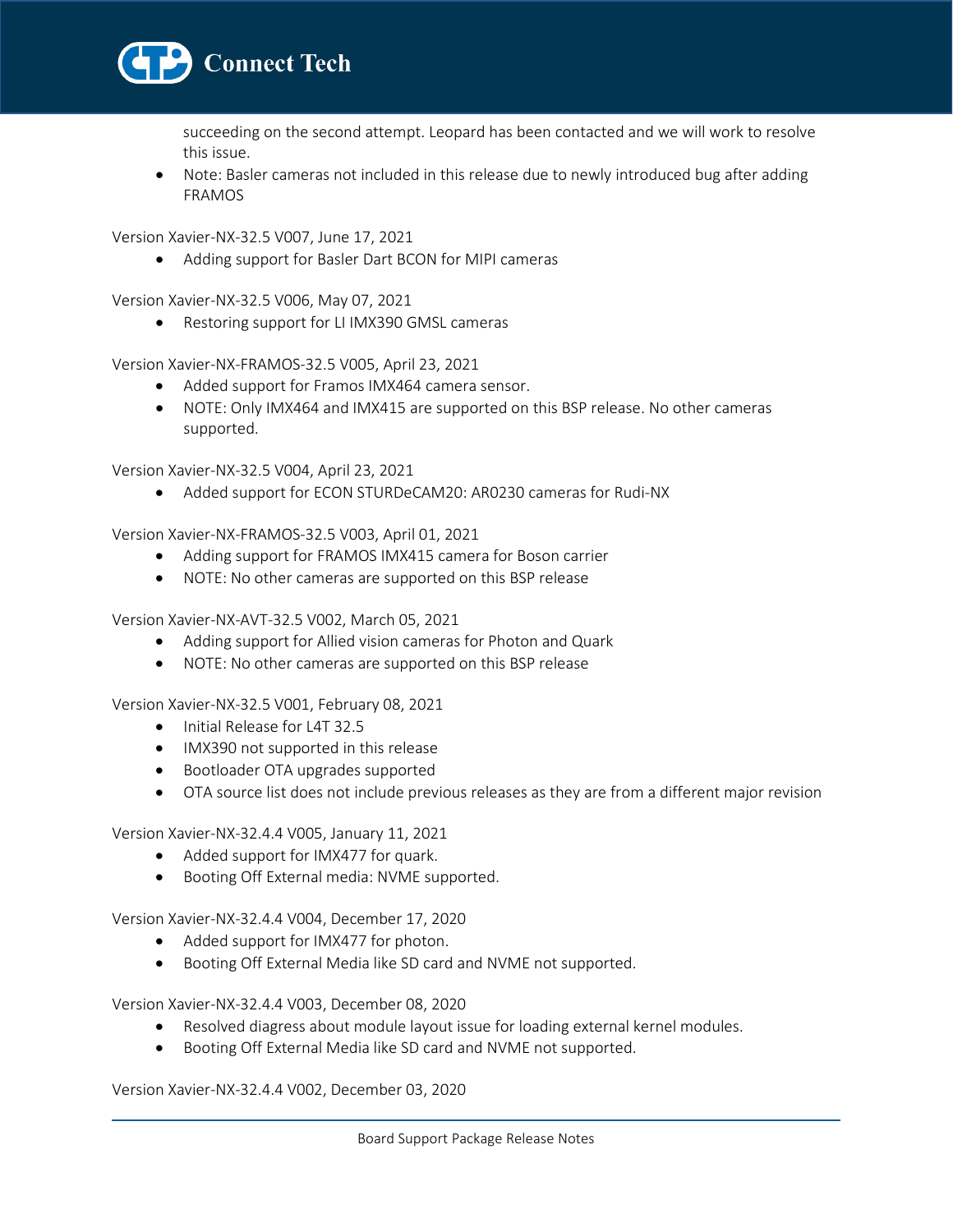

- Added support for ECON e-CAM50-CUNX camera with AR0521 sensor on photon and quark.
- Booting Off External Media like SD card and NVME not supported.

Version Xavier-NX-32.4.4 V001, November 12, 2020

- Initial Release for L4T 32.4.4
- Booting Off External Media like SD card and NVME not supported.

Version Xavier-NX-32.4.3 V006, November 02, 2020

• Updated Readme file

Version Xavier-NX-32.4.3 V005, October 07, 2020

• Internal Release

Version Xavier-NX-32.4.3 V004, October 07, 2020

- Integrated Leopard patch IMX390 single camera on rudi-nx.
	- o A single imx390 camera can function when connected to 1 deserializer.
	- o With 2 deserializers on rudi-nx, 2 cameras can also be connected(one on each deserializer) at a time.
	- o /dev/video0 and /dev/video1 are the video devices.
- Incorporated Leopard patch for IMX390 colour issue(for 4-CAM).
	- o This also supports single camera.
- Recommends to perform powercycle while switching camera profiles using extlinux.conf

Version Xavier-NX-32.4.3 V003, August 20, 2020

- Supports apt-get upgrade
- Upgrade support from cti debian server from this version onwards
- Image.backup available incase to have bootoptions in extlinux.conf
- Installs a script to modify extlinux.conf to switch dtb
	- o Script: cti-nx-fdt.sh
	- o Install path: /usr/bin
	- o Execute: sudo cti-nx-fdt.sh
	- o Note: This script updates dtb by appending/replacing FDT variable

It also sets root=/dev/mmcblk0p1 by moidfying "APPEND" variable

Version Xavier-NX-32.4.3 V001, July 20, 2020

• Initial Release for L4T 32.4.3

Version Xavier-NX-32.4.2 V005, July 06, 2020

• Added PWM support for Rudi-NX and Quark

Version Xavier-NX-32.4.2 V004, June 29, 2020

- Added support for IMX390 and AR0330
- Added support for Quectel EM06 modem

Version Xavier-NX-32.4.2 V003, June 03, 2020

• Fixed issue with not being able to login when using SDK Manager